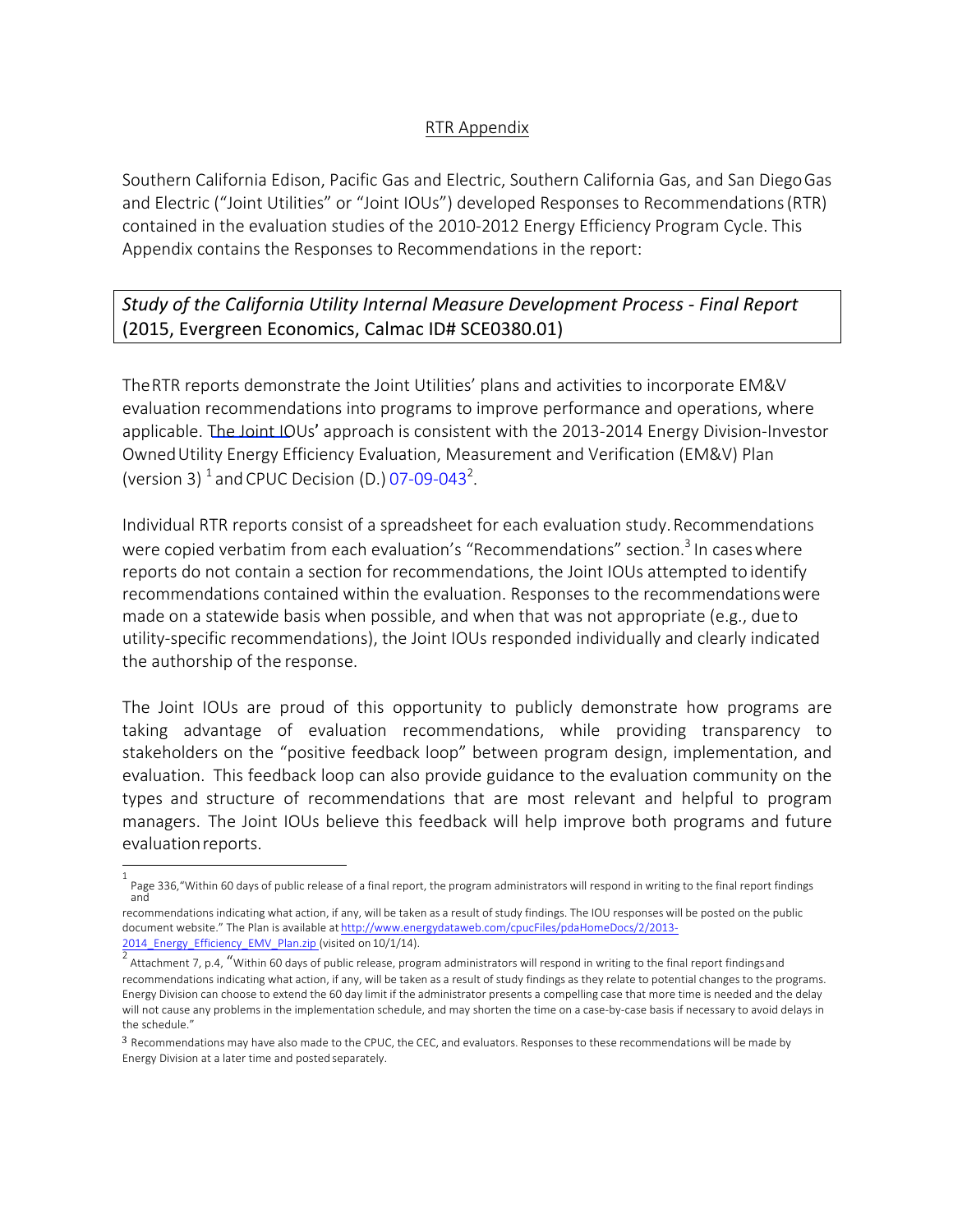## **EM&V** Impact, Process, Market Assessment Study Recommendations<br>Study Title: Study of the California Utility Internal Measure I

**Study Title: Study of the California Utility Internal Measure Development Process - Final Report (8/31/15) SCE0380.01**

Program: **UIMD Author: Evergreen Economics**

| Item # Page | <b>Findings</b>                                                                                                                                                                                                                                                                                                                                                                                                                                                                                                                                                                                                                                                                                                                                                                                                                                                                                                                                                                                                                                                                                                                                                        | <b>Best Practice / Recommendations</b>                                                                                                                                                                                                                                                                                                                                                                                                                                                                                                   | <b>Recipient</b> | <b>Disposition</b><br>Recomm (Accepted,<br>endation Rejected, or<br>Other) | <b>Disposition Notes</b><br>(e.g. Description of specific program change or Reason for rejection or<br><b>Under further review)</b>                                                                                                                                                                                                                                                                                                                                                                                                                                                                  |
|-------------|------------------------------------------------------------------------------------------------------------------------------------------------------------------------------------------------------------------------------------------------------------------------------------------------------------------------------------------------------------------------------------------------------------------------------------------------------------------------------------------------------------------------------------------------------------------------------------------------------------------------------------------------------------------------------------------------------------------------------------------------------------------------------------------------------------------------------------------------------------------------------------------------------------------------------------------------------------------------------------------------------------------------------------------------------------------------------------------------------------------------------------------------------------------------|------------------------------------------------------------------------------------------------------------------------------------------------------------------------------------------------------------------------------------------------------------------------------------------------------------------------------------------------------------------------------------------------------------------------------------------------------------------------------------------------------------------------------------------|------------------|----------------------------------------------------------------------------|------------------------------------------------------------------------------------------------------------------------------------------------------------------------------------------------------------------------------------------------------------------------------------------------------------------------------------------------------------------------------------------------------------------------------------------------------------------------------------------------------------------------------------------------------------------------------------------------------|
| 126-27      | While interviewed PG&E staff felt the measure development process works well, some noted that timely<br>communication is urgent, because multiple groups are involved and the process is very structured. Although the sharing services can be useful for tracking and disseminating new measures status, but require<br>physical proximity of members of the core teams leads to frequent communication, one person noted that there detailed attention to files organization and version control, so that staff can find the most<br>are opportunities to better use communication tools such as SharePoint and GoToMeeting.                                                                                                                                                                                                                                                                                                                                                                                                                                                                                                                                         | If other PG&E staff concur that communications tools are not being used correctly or optimally,<br>PG&E might develop procedures or training to improve staff usage. SharePoint and similar file<br>current information they need.                                                                                                                                                                                                                                                                                                       | PG&E             | Accepted                                                                   | PG&E is currently developing an internal workflow system to<br>link the ETP process with Energy Insight, PG&E'S Salesforce<br>based downstream product and program management system<br>The new system will consolidate many of the existing ETP and<br>product development documents, and will contain tracking<br>controls.                                                                                                                                                                                                                                                                        |
| 2 27        | CPUC decision D12-05-015 ordered the ETP to coordinate with other entities to bring new measure ideas into<br>the portfolio                                                                                                                                                                                                                                                                                                                                                                                                                                                                                                                                                                                                                                                                                                                                                                                                                                                                                                                                                                                                                                            | PG&E should develop formal processes for tracking primary and contributing information<br>sources for new measures (e.g., other IOU ETP staff, conference attendees, manufacturing<br>representatives, etc.) to document compliance with the order and better assess the relative<br>contributions of different information sources going forward.                                                                                                                                                                                       |                  | PG&E Accepted                                                              | PG&E is currently developing a funnel for enabling governance<br>and decision making as a procedure for new ideas caputred via<br>the ETCC and other internal and external sources. This new<br>governance gate ("Gate Zero") was added to our SPARC<br>product and program development process. Any product,<br>system, or solution that is identified in a PG&E product<br>roadmap will go to Gate Zero, which will involve required<br>documentation including the sources by which that product,<br>system or solution was identified or proposed.                                               |
| $3 26-27$   | A senior member of the engineering team reported that work paper development is initiated by the Product<br>Manager, and it is not always clear to the engineers whether each measure has gone through an ET assessment<br>or not. Because ET study results do not automatically go to the engineering team, the hand-off of ETP studies for<br>use in development of work papers is less structured and less predictable than optimal for planning needs.                                                                                                                                                                                                                                                                                                                                                                                                                                                                                                                                                                                                                                                                                                             | We recommend that PG&E Product Management consistently and formally share ETP results<br>with the engineering team and others to ensure that all available data are used in work paper<br>development. We recommend that there be a formal procedure to ensure this interaction.                                                                                                                                                                                                                                                         | PG&E             | Accepted                                                                   | PG&E recently operationalized our product development in to<br>our Salesforce platform Energy Insight. As part of this<br>deployment, there are system-level checks and balances which<br>ensure that Product Managers deliver a completed Product<br>Brief to the Engineering team in order to initiate workpaper<br>development. The Product Brief includes a section that details<br>any data or insights gathered through ETP efforts. Engineering<br>will not begin workpaper development until they have received<br>the Product Brief.                                                        |
| $4 25-27$   | The engineering teams have recently started collaborating with CPUC staff at the start of the work paper<br>development process, which has helped to reduce the number of revisions iterations overall, according to the<br>interviewees. In particular, engineers inform CPUC staff which work papers are likely to be submitted each<br>month, and CPUC staff indicate which ones they would like to be most directly involved with before the work<br>papers are submitted. While this has been helpful, interviewed engineering staff commented that CPUC staff<br>can still be reluctant to render a final decision and show a preference for generally wanting more or "better"<br>ldata.                                                                                                                                                                                                                                                                                                                                                                                                                                                                        | PG&E Engineering staff are proactively working with CPUC work paper reviewers to identify<br>required inputs at the start of some work papers, and should confer with the CPUC and other<br>IOUs to see if there are ways to enhance or develop new guidance for work paper development.<br>This could help to reduce remaining uncertainty about required study sites and data collection,<br>would give the IOUs more confidence that new work papers are sufficiently developed, and help<br>to further expedite reviews by the CPUC. | PG&E             | lOther                                                                     | This Recommendation has merit but is out of scope for ETP.<br>See response to Item #21.                                                                                                                                                                                                                                                                                                                                                                                                                                                                                                              |
| $5 42-43$   | Lack of organizational knowledge of the Gate Process outside the IMD actors, and in particular, the single intake Gate Process. SCE have engaged a staff member to communicate the value of the process since<br>process                                                                                                                                                                                                                                                                                                                                                                                                                                                                                                                                                                                                                                                                                                                                                                                                                                                                                                                                               | To support the measure development process, SCE should consider improving organizational<br>knowledge of the Gate Process and hasten process widespread adoption by developing<br>educational materials and presentations for staff highlighting the benefits and successes of the<br>the inception of this study.                                                                                                                                                                                                                       | SCE              | Accepted                                                                   | SCE has accepted and implemented this recommendation: The<br>ETP program manager along with the New Product<br>Development & Launch organization's Gating process owners<br>developed materials and a presentation to train staff on the<br>intake process, and implemented the training at the beginning<br>of Q3. Trainings will recur periodically to train new staff as<br>needed.                                                                                                                                                                                                               |
| 6 30,43     | There are some concerns among non-ETP interviewees we spoke with that having a single path for all new<br>measures could slow down the process of developing and later deeming custom measures. Others, however,<br>noted that while the process may lead to slower development of some products, the overall goal of the<br>reorganization is to deliver products to market more efficiently. Before the reorganization, new ideas could<br>come through a wide variety of channels leading to inefficient use of company resources. The goal of the<br>reorganization is to streamline the process to ensure that company resources are utilized efficiently, ultimately<br>reducing the overall time and energy spent on new measure development in aggregate. The Idea Proposal form<br>is an important new streamlining feature. According to SCE staff, it is fairly easy to complete the short, two-page  If SCE's goal is to have one intake channel for all new measures, as planned, SCE should<br>Idea Form, and because the amount of required information is not onerous SCE staff can submit many ideas<br>without consuming significant staff resources | incorporate the Engineering Analysis Request form into the Idea Proposal form so there is one<br>standardized application portal.                                                                                                                                                                                                                                                                                                                                                                                                        | SCE              | Other                                                                      | This recommendation is unnecessary. P. 30 of the report<br>already captures, "ETP staff noted that SCE is adjusting the<br>process so all that all new measures will follow Path 1 above,<br>which will help to reduce potentially duplicate measures."<br>Additionally since interviews were conduced, ETP, Gating<br>Process owners group and the DSM engineering are now part<br>of the same organization and processes have been adjussted as<br>stated above.                                                                                                                                   |
| 731,43      | Both the Idea Proposal form and the EA gather important information includingthe primary information sources SCE is already tracking the primary information sources for new measures, and should develop a<br>for new measures. Staff believe there is value in tracking the primary source, but suggest that they should also<br>be tracking a complete chain of involvement rather than only one originating source, so that success of a<br>measure can be attributed correctly across multiple parties                                                                                                                                                                                                                                                                                                                                                                                                                                                                                                                                                                                                                                                            | method (e.g., enhanced Idea form) to try to track contributing secondary information sources,<br>which would help to illuminate the full idea generation phase and potentially reveal additional<br>data that can be used in SCE assessments.                                                                                                                                                                                                                                                                                            | SCE              | Rejected                                                                   | We believe the evaluators may be misunderstanding a few<br>concepts: the "success" of a measure depends upon work by<br>multiple parties, yes, but these are parties within the utility<br>that help develop the measure and promote it to the<br>customer. The success of a measure depends on customer<br>uptake. A "complete chain of involvement" refers to<br>involvement during measure development. The originating and<br>secondary sources are not important to the success of a<br>measure, and illuminating "the full idea generation phase" is<br>not necessary for measure development. |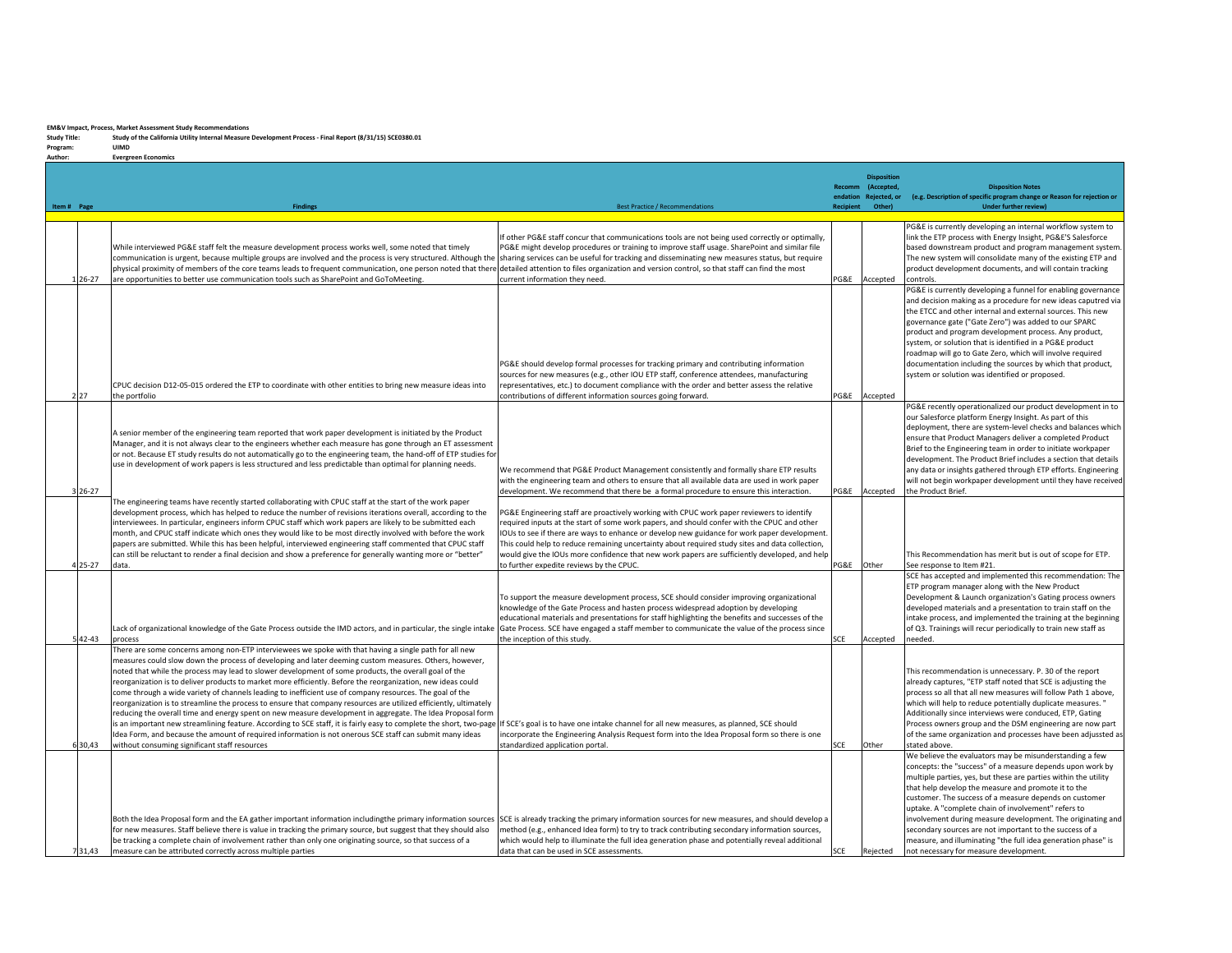|             |                |                                                                                                                                                                                                                                                                                                                                                                                                                                                                                                                                                                                                                                                                                                                                                                                                                                                                                                                                                                                                                                                                                                                                                                                                                                                                                                                                                                                                                                                                                                                                                                                          |                                                                                                                                                                                                                                                                                                                                                                                                                                                                                                                                                                                                                                                                                                                                                                                                                                                                                                                                                                                                                                                                                                     |             | <b>Dispositio</b>                          |                                                                                                                                                                                                                                                                                                                                                                                                                                                                                                                                                                                                                                                                          |
|-------------|----------------|------------------------------------------------------------------------------------------------------------------------------------------------------------------------------------------------------------------------------------------------------------------------------------------------------------------------------------------------------------------------------------------------------------------------------------------------------------------------------------------------------------------------------------------------------------------------------------------------------------------------------------------------------------------------------------------------------------------------------------------------------------------------------------------------------------------------------------------------------------------------------------------------------------------------------------------------------------------------------------------------------------------------------------------------------------------------------------------------------------------------------------------------------------------------------------------------------------------------------------------------------------------------------------------------------------------------------------------------------------------------------------------------------------------------------------------------------------------------------------------------------------------------------------------------------------------------------------------|-----------------------------------------------------------------------------------------------------------------------------------------------------------------------------------------------------------------------------------------------------------------------------------------------------------------------------------------------------------------------------------------------------------------------------------------------------------------------------------------------------------------------------------------------------------------------------------------------------------------------------------------------------------------------------------------------------------------------------------------------------------------------------------------------------------------------------------------------------------------------------------------------------------------------------------------------------------------------------------------------------------------------------------------------------------------------------------------------------|-------------|--------------------------------------------|--------------------------------------------------------------------------------------------------------------------------------------------------------------------------------------------------------------------------------------------------------------------------------------------------------------------------------------------------------------------------------------------------------------------------------------------------------------------------------------------------------------------------------------------------------------------------------------------------------------------------------------------------------------------------|
|             |                |                                                                                                                                                                                                                                                                                                                                                                                                                                                                                                                                                                                                                                                                                                                                                                                                                                                                                                                                                                                                                                                                                                                                                                                                                                                                                                                                                                                                                                                                                                                                                                                          |                                                                                                                                                                                                                                                                                                                                                                                                                                                                                                                                                                                                                                                                                                                                                                                                                                                                                                                                                                                                                                                                                                     |             | Recomm (Accepted,<br>endation Rejected, or | <b>Disposition Notes</b><br>(e.g. Description of specific program change or Reason for rejection or                                                                                                                                                                                                                                                                                                                                                                                                                                                                                                                                                                      |
| Item # Page |                |                                                                                                                                                                                                                                                                                                                                                                                                                                                                                                                                                                                                                                                                                                                                                                                                                                                                                                                                                                                                                                                                                                                                                                                                                                                                                                                                                                                                                                                                                                                                                                                          | <b>Best Practice / Recommendation</b>                                                                                                                                                                                                                                                                                                                                                                                                                                                                                                                                                                                                                                                                                                                                                                                                                                                                                                                                                                                                                                                               |             | Otherl                                     | <b>Under further review)</b>                                                                                                                                                                                                                                                                                                                                                                                                                                                                                                                                                                                                                                             |
|             | 834,43         | Because ETP measures have undergone significant testing they typically have more technical data, more<br>advanced concept development, and possibly field data and customer implementation. ETP measures are often<br>able to move directly to the Product Development stage, which can reduce the length of the process by 2 - 18<br>months depending on the measure. Once an ETP technology moves to the Product Development phase it<br>typically requires a similar level of work as a non - ETP technology. One interviewee involved with work-paper<br>development noted that data from ETP studies are often not sufficient to complete a work paper because ETP<br>studies are often very site-specific, requiring additional sites to be studied. This interviewee noted that DSM<br>Engineering and ETP have recently collaborated on a tool to help generalize savings from ETP that may make<br>ETP studies more valuable to the work paper process in the future.                                                                                                                                                                                                                                                                                                                                                                                                                                                                                                                                                                                                           | SCE Engineering and ETP staff should work with the CPUC and other IOUs to see if there are<br>ways to enhance or develop new guidance for work paper development, which could help to<br>reduce uncertainty about required study sites and data collection. This would give the IOUs<br>more confidence that new work papers are sufficiently developed, and help to expedite reviews<br>by the CPUC.                                                                                                                                                                                                                                                                                                                                                                                                                                                                                                                                                                                                                                                                                               | SCE         | Other                                      | Duplicate recommendation, please see response to Item #21.                                                                                                                                                                                                                                                                                                                                                                                                                                                                                                                                                                                                               |
|             | 9 35,43        | In addition, for each individual measure there is a DSM Solutions project manager who, in collaboration with the<br>sponsoring DSM Operations manager, is responsible for shepherding the progress of the individual measure<br>through the Gate Process. One interviewee noted that these individuals act as champions for the measure and<br>are "polite naggers" who "keep the measure on the radar of key stakeholders," which can be challenging.<br>Another challenge to the communication process mentioned by one interviewee was a lack of role clarity, which  The success of SCE's IMD process is reliant on adequate resource allocation and staffing, since<br>can cause confusion in the process. However, this interviewee also believed that IMD process roles would<br>become clearer as staff acclimate to the recent reorganization and new Gate Process.                                                                                                                                                                                                                                                                                                                                                                                                                                                                                                                                                                                                                                                                                                             | there are several gates and potential delay points. To ensure that resources are allocated<br>efficiently, the NPD&L team could include resource allocation reviews as a topic to periodically<br>review in team meetings.                                                                                                                                                                                                                                                                                                                                                                                                                                                                                                                                                                                                                                                                                                                                                                                                                                                                          | SCE         | Accepted                                   | This is already being done informally, but SCE will review<br>whether a more formal process would be useful. The<br>evaluators did not seem to document a particular need for this<br>recommendation.                                                                                                                                                                                                                                                                                                                                                                                                                                                                    |
|             | 10 54          | Although the duration of measures development at SDG&E does not appear to be excessive compared to other<br>utilities, there is anecdotal evidence that processes can be expedited, since consultants were reviewing some<br>intra-departmental processes during our research. We did not have access to the findings or recommendations<br>from these consultants.                                                                                                                                                                                                                                                                                                                                                                                                                                                                                                                                                                                                                                                                                                                                                                                                                                                                                                                                                                                                                                                                                                                                                                                                                      | More formal documentation of communications, information/data provision and next action<br>steps could help SDG&E to better track the status of new measures and identify persistent delay<br>areas (if any) to remedy. In addition to considering the consultant's recommendations, SDG&E<br>could also consult with other IOUs regarding their detailed methods and tools for documenting<br>new measures communications and status (e.g., email distributions, SharePoint notifications),<br>some of which are currently being refined.                                                                                                                                                                                                                                                                                                                                                                                                                                                                                                                                                          | SDG&E       | Accepted                                   | Should SDG&E's consultant agree that more formal tracking<br>would be beneficial, SDG&E will consult other utilities on their<br>lessons learned.                                                                                                                                                                                                                                                                                                                                                                                                                                                                                                                        |
|             | 11 54          | While one staff member reported tracking ETP information sources on a quarterly basis for the CPUC, at least<br>two other measure development staff were not aware of this tracking.                                                                                                                                                                                                                                                                                                                                                                                                                                                                                                                                                                                                                                                                                                                                                                                                                                                                                                                                                                                                                                                                                                                                                                                                                                                                                                                                                                                                     | SDG&E should share tracking processes internally and could consider merging information<br>sources inside of ETP with those outside of ETP if they see this as valuable.                                                                                                                                                                                                                                                                                                                                                                                                                                                                                                                                                                                                                                                                                                                                                                                                                                                                                                                            |             | SDG&E Accepted                             | SDG&E will share tracking processes internally.                                                                                                                                                                                                                                                                                                                                                                                                                                                                                                                                                                                                                          |
|             | 12 54          | Staff desired more frequent updates about what ETP is researching. Discussions with ETP staff indicate that they Consider publishing a quarterly status report, which can allow ETP to communicate its role in<br>are proactively researching new products, revealing a communication disconnect as other staff are not entirely<br>aware that ETP is looking to multiple sources for new products. Better communication may help facilitate<br>understanding among staff involved in the new measures development process.<br>Work papers are created by the Engineering Staff when measures are believed to be cost effective, desirable to                                                                                                                                                                                                                                                                                                                                                                                                                                                                                                                                                                                                                                                                                                                                                                                                                                                                                                                                            | measure development to stakeholders who may be unfamiliar with it. This report can also be<br>used to educate new program staff about ETP's capabilities, as well as provide documentation of<br>the path emerging technologies take through a utility's measure development process.                                                                                                                                                                                                                                                                                                                                                                                                                                                                                                                                                                                                                                                                                                                                                                                                               | SDG&E Other |                                            | SDG&E ETP used to provide quarterly status report to<br>Customer Programs, along with 3-hour in-person briefing and<br>discussion. This was discontinued in response to feedback from<br>the program leads due to the challenges in accommodating a<br>large audience's schedules and their diverse interests in<br>various projects. We find it more effective and productive to<br>engage stakeholders of each ET project from project initiation<br>to final results review, approval and transfer. Additionally, ETP<br>will continue to distribute periodical program reports and<br>tracking database requested by ED also to internal interested<br>stakeholders. |
|             | 13 45,54       | customers, and solve a market problem. They may utilize information from the Technology Assessments<br>described above. At this point, the Project Team will have looked at project goals, strategy, scope, high level<br>implementation plans, and measurement and verification considerations. ETP often provides information such<br>as product performance, savings estimates, cost, manufacturer strength, customer acceptance, and adoption<br>barriers in their Technical Assessments. Work papers are submitted to the Energy Division of the California<br>Public Utilities Commission (CPUC) for approval to integrate into programs as deemed measures.<br>If the measure already has a work paper for a prior version of the technology, then Engineering generally will<br>update the existing work paper internally (likely without ETP assistance) and resubmit it for review.<br>A comment from one non-ETP staff member may illuminate why some products may not move forward in the<br>UIMD process. They noted that Engineering staff sometimes desire additional clarity on work paper<br>requirements from the CPUC in order to feel more confident that their papers are likely to be accepted. We note reduce uncertainty about required study sites and data collection. This would give the IOUs<br>here, however, that uniform requirements may be challenging to implement as work papers are used to cover a  more confidence that new work papers are sufficiently developed, and help to expedite reviews<br>diverse set of technologies and applications. | SDG&E Engineering and ETP staff should work with the CPUC and other IOUs to see if there are<br>ways to enhance or develop new guidance for work paper development, which could help to<br>by the CPUC.                                                                                                                                                                                                                                                                                                                                                                                                                                                                                                                                                                                                                                                                                                                                                                                                                                                                                             | SDG&E Other |                                            | Duplicate recommendation, please see response to Item #21.                                                                                                                                                                                                                                                                                                                                                                                                                                                                                                                                                                                                               |
|             | 14 48,54       | Currently customer utilization of measures is tracked through program performance metrics and through<br>mandated evaluations, but this information is seen by Program Staff and is not received by ETP or the<br>Engineering team. Emerging Technologies is interested in tracking this information in order to understand how<br>much savings can be attributed to their group. They are hoping to flag successful measures in the future in order additional refinements, and also help ETP staff to focus on additional new measures with<br>to better understand customer uptake.                                                                                                                                                                                                                                                                                                                                                                                                                                                                                                                                                                                                                                                                                                                                                                                                                                                                                                                                                                                                   | SDG&E's measure development stakeholders should formally disseminate customer utilization<br>data with ETP and Engineering staff and solicit their feedback to documented customer barriers.<br>This feedback could potentially improve customer uptake of "lagging" measures through<br>characteristics similar to successful measures with proven savings and/or high demand.                                                                                                                                                                                                                                                                                                                                                                                                                                                                                                                                                                                                                                                                                                                     |             | SDG&E Accepted                             | SDG&E ETP will share this recommendation with the measure<br>development stakeholders.                                                                                                                                                                                                                                                                                                                                                                                                                                                                                                                                                                                   |
|             | 15 54<br>16 75 | Two respondents stressed a need to focus more on the process of bringing accepted measures to end-users.<br>One person cited the 10 percent program budget cap for administrative activities as a limit to measures rollout<br>and customer outreach.<br>SoCalGas is monitoring the efficiency and effectiveness of its new IN Process as more new measures are studied<br>and launched.                                                                                                                                                                                                                                                                                                                                                                                                                                                                                                                                                                                                                                                                                                                                                                                                                                                                                                                                                                                                                                                                                                                                                                                                 | If SDG&E wants to focus more on the process of introducing approved measures to end users<br>(i.e., improving awareness), then they should conduct additional, narrowly focused research on<br>new measures rollout - a topic we could not explore in-depth through our interviews.<br>Inadequate customer awareness of new measures has been documented in other SDG&E<br>program evaluations, and it is possible that Marketing, Program Management and Account<br>Management staff can better systematically inform customers of new measures. SDG&E could<br>set up a meeting a certain amount of time after the product launch where staff from Marketing,<br>Program Management, and Account Management assesses the rollout and give feedback (if<br>related to the development process) to ETP and the Engineering staff.<br>SoCalGas should develop an annual report documenting process achievements and deficiencies<br>that required changes (if any). This reporting should probably commence in early 2016, so the<br>new process has had at least 12 months to operate and solidify. |             | SDG&E Accepted<br>SoCalGa Accepted         | SDG&E ETP will work with other measure development<br>stakeholders within SDG&E to see if ETP can assist with<br>additional, narrowly focuse research on new measures rollout.<br>Beginning 2014Q4, SCG has already developed an annual<br>report documenting process achievements and deficicies.                                                                                                                                                                                                                                                                                                                                                                       |